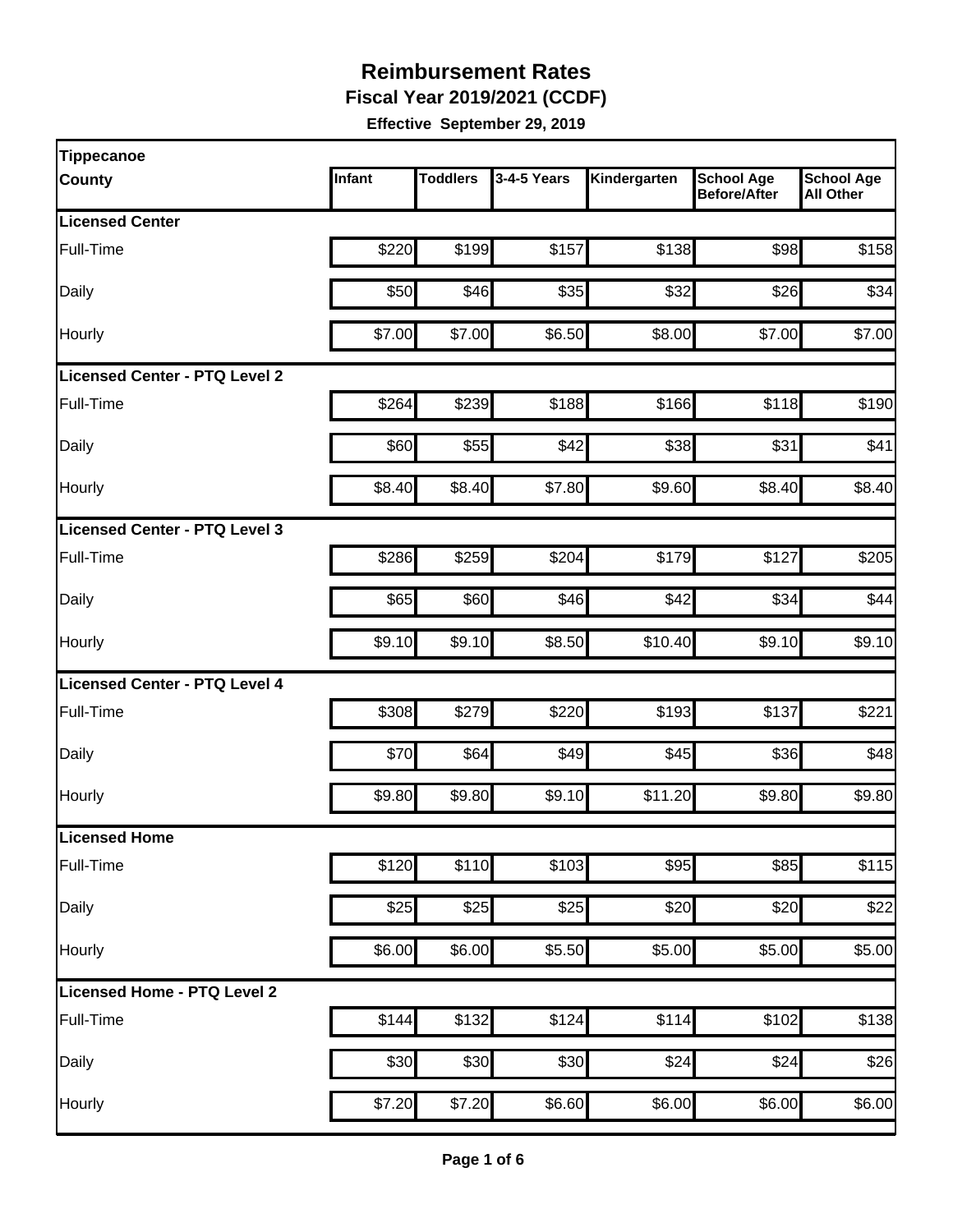**Fiscal Year 2019/2021 (CCDF)** 

| <b>Tippecanoe</b>                        |        |                 |             |              |                                          |                                       |
|------------------------------------------|--------|-----------------|-------------|--------------|------------------------------------------|---------------------------------------|
| <b>County</b>                            | Infant | <b>Toddlers</b> | 3-4-5 Years | Kindergarten | <b>School Age</b><br><b>Before/After</b> | <b>School Age</b><br><b>All Other</b> |
| Licensed Home - PTQ Level 3              |        |                 |             |              |                                          |                                       |
| Full-Time                                | \$156  | \$143           | \$134       | \$124        | \$111                                    | \$150                                 |
| Daily                                    | \$33   | \$33            | \$33        | \$26         | \$26                                     | \$29                                  |
| Hourly                                   | \$7.80 | \$7.80          | \$7.20      | \$6.50       | \$6.50                                   | \$6.50                                |
| Licensed Home - PTQ Level 4              |        |                 |             |              |                                          |                                       |
| Full-Time                                | \$168  | \$154           | \$144       | \$133        | \$119                                    | \$161                                 |
| Daily                                    | \$35   | \$35            | \$35        | \$28         | \$28                                     | \$31                                  |
| Hourly                                   | \$8.40 | \$8.40          | \$7.70      | \$7.00       | \$7.00                                   | \$7.00                                |
| <b>Registered Ministry</b>               |        |                 |             |              |                                          |                                       |
| Full-Time                                | \$138  | \$110           | \$85        | \$83         | \$60                                     | \$93                                  |
| Daily                                    | \$28   | \$25            | \$21        | \$21         | \$21                                     | \$21                                  |
| Hourly                                   | \$3.20 | \$3.20          | \$3.20      | \$3.20       | \$4.20                                   | \$4.20                                |
| <b>Registered Ministry - PTQ Level 1</b> |        |                 |             |              |                                          |                                       |
| Full-Time                                | \$179  | \$155           | \$121       | \$111        | \$79                                     | \$126                                 |
| Daily                                    | \$39   | \$36            | \$28        | \$27         | \$24                                     | \$28                                  |
| Hourly                                   | \$5.10 | \$5.10          | \$4.90      | \$5.60       | \$5.60                                   | \$5.60                                |
| <b>Registered Ministry - PTQ Level 2</b> |        |                 |             |              |                                          |                                       |
| Full-Time                                | \$264  | \$239           | \$188       | \$166        | \$118                                    | \$190                                 |
| Daily                                    | \$60   | \$55            | \$42        | \$38         | \$31                                     | \$41                                  |
| Hourly                                   | \$8.40 | \$8.40          | \$7.80      | \$9.60       | \$8.40                                   | \$8.40                                |
| <b>Registered Ministry - PTQ Level 3</b> |        |                 |             |              |                                          |                                       |
| Full-Time                                | \$286  | \$259           | \$204       | \$179        | \$127                                    | \$205                                 |
| Daily                                    | \$65   | \$60            | \$46        | \$42         | \$34                                     | \$44                                  |
| Hourly                                   | \$9.10 | \$9.10          | \$8.50      | \$10.40      | \$9.10                                   | \$9.10                                |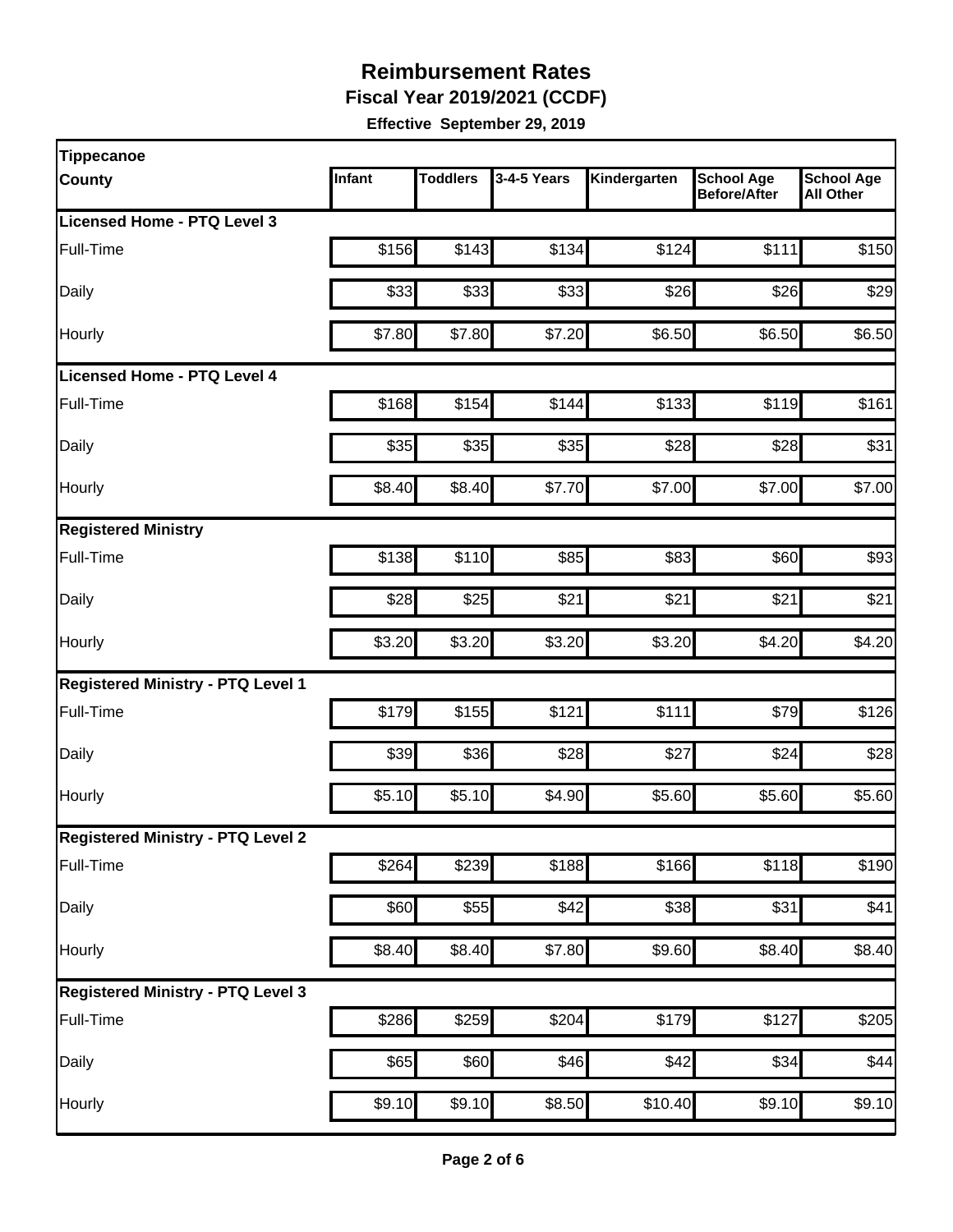**Fiscal Year 2019/2021 (CCDF)** 

| <b>Tippecanoe</b>                        |        |                 |             |              |                                          |                                       |
|------------------------------------------|--------|-----------------|-------------|--------------|------------------------------------------|---------------------------------------|
| <b>County</b>                            | Infant | <b>Toddlers</b> | 3-4-5 Years | Kindergarten | <b>School Age</b><br><b>Before/After</b> | <b>School Age</b><br><b>All Other</b> |
| <b>Registered Ministry - PTQ Level 4</b> |        |                 |             |              |                                          |                                       |
| Full-Time                                | \$308  | \$279           | \$220       | \$193        | \$137                                    | \$221                                 |
| Daily                                    | \$70   | \$64            | \$49        | \$45         | \$36                                     | \$48                                  |
| Hourly                                   | \$9.80 | \$9.80          | \$9.10      | \$11.20      | \$9.80                                   | \$9.80                                |
| <b>Exempt Center</b>                     |        |                 |             |              |                                          |                                       |
| Full-Time                                | \$138  | \$110           | \$85        | \$83         | \$60                                     | \$93                                  |
| Daily                                    | \$28   | \$25            | \$21        | \$21         | \$21                                     | \$21                                  |
| Hourly                                   | \$3.20 | \$3.20          | \$3.20      | \$3.20       | \$4.20                                   | \$4.20                                |
| <b>Accredited Exempt Center</b>          |        |                 |             |              |                                          |                                       |
| Full-Time                                | \$193  | \$176           | \$152       | \$142        | \$94                                     | \$125                                 |
| Daily                                    | \$48   | \$50            | \$39        | \$35         | \$29                                     | \$37                                  |
| Hourly                                   | \$6.90 | \$7.70          | \$7.20      | \$8.80       | \$6.60                                   | \$7.70                                |
| <b>Exempt Home</b>                       |        |                 |             |              |                                          |                                       |
| Full-Time                                | \$85   | \$85            | \$85        | \$77         | \$70                                     | \$79                                  |
| Daily                                    | \$17   | \$17            | \$17        | \$17         | \$12                                     | \$12                                  |
| Hourly                                   | \$3.40 | \$3.40          | \$3.20      | \$3.40       | \$2.20                                   | \$3.40                                |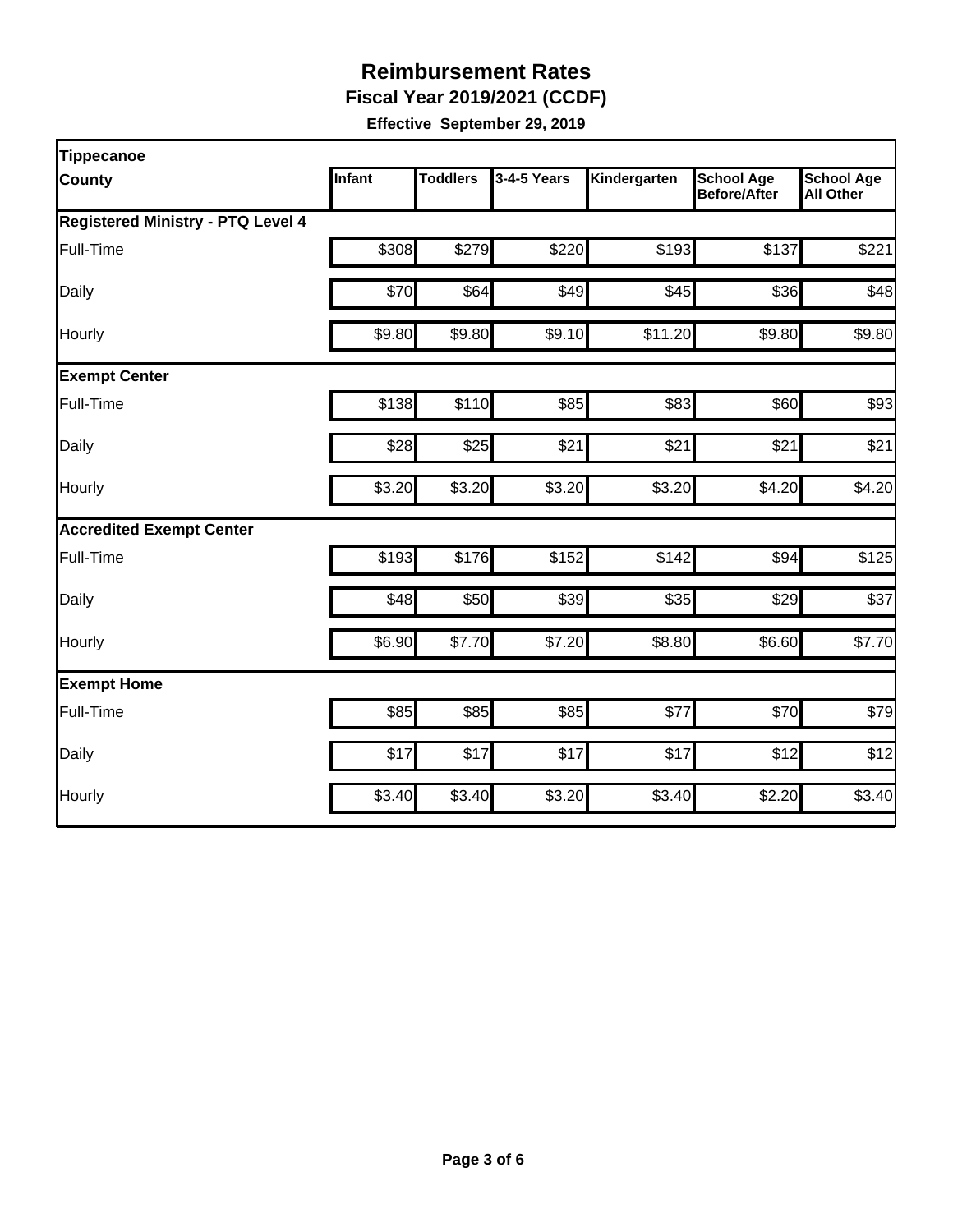#### **Reimbursement Rates School Year 2019/2021 (OMW Pre-K)**

| <b>Tippecanoe</b>                 |        |                 |             |              |                                   |                         |
|-----------------------------------|--------|-----------------|-------------|--------------|-----------------------------------|-------------------------|
| <b>County</b>                     | Infant | <b>Toddlers</b> | 3-4-5 Years | Kindergarten | <b>School Age</b><br>Before/After | School Age<br>All Other |
| Licensed Center - PTQ Level 3     |        |                 |             |              |                                   |                         |
| Full-Time                         |        |                 | \$224.40    |              |                                   |                         |
| Daily                             |        |                 |             |              |                                   |                         |
| Hourly                            |        |                 |             |              |                                   |                         |
| Licensed Center - PTQ Level 4     |        |                 |             |              |                                   |                         |
| Full-Time                         |        |                 | \$242.00    |              |                                   |                         |
| Daily                             |        |                 |             |              |                                   |                         |
| Hourly                            |        |                 |             |              |                                   |                         |
| Licensed Home - PTQ Level 3       |        |                 |             |              |                                   |                         |
| Full-Time                         |        |                 | \$147.40    |              |                                   |                         |
| Daily                             |        |                 |             |              |                                   |                         |
| Hourly                            |        |                 |             |              |                                   |                         |
| Licensed Home - PTQ Level 4       |        |                 |             |              |                                   |                         |
| Full-Time                         |        |                 | \$158.40    |              |                                   |                         |
| Daily                             |        |                 |             |              |                                   |                         |
| Hourly                            |        |                 |             |              |                                   |                         |
| VCP Ministry - PTQ Level 0        |        |                 |             |              |                                   |                         |
| Full-Time                         |        |                 | \$93.50     |              |                                   |                         |
| Daily                             |        |                 |             |              |                                   |                         |
| Hourly                            |        |                 |             |              |                                   |                         |
| <b>VCP Ministry - PTQ Level 3</b> |        |                 |             |              |                                   |                         |
| Full-Time                         |        |                 | \$224.40    |              |                                   |                         |
| Daily                             |        |                 |             |              |                                   |                         |
| Hourly                            |        |                 |             |              |                                   |                         |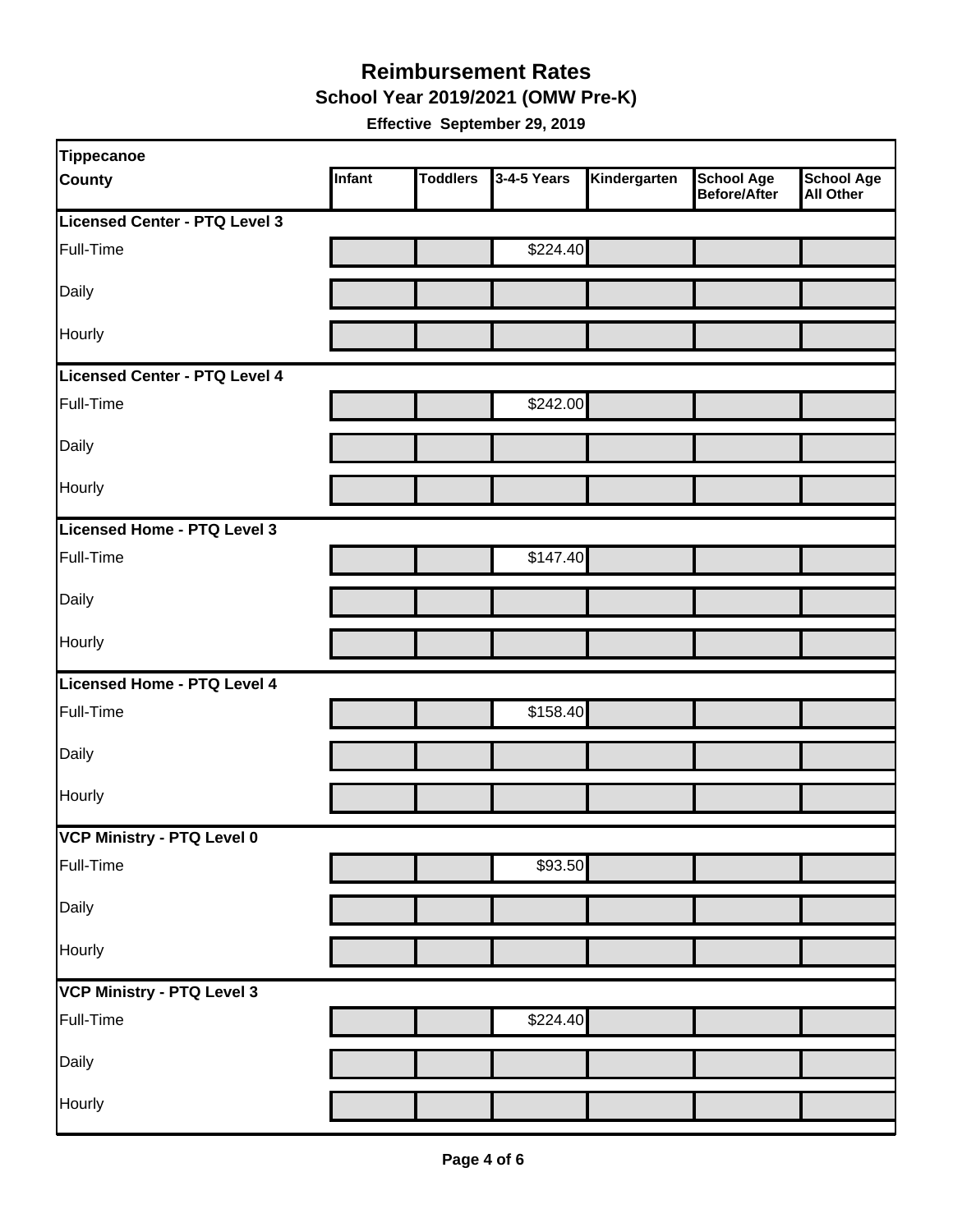**School Year 2019/2021 (OMW Pre-K)** 

| Tippecanoe                                     |        |                 |             |              |                                          |                                       |
|------------------------------------------------|--------|-----------------|-------------|--------------|------------------------------------------|---------------------------------------|
| <b>County</b>                                  | Infant | <b>Toddlers</b> | 3-4-5 Years | Kindergarten | <b>School Age</b><br><b>Before/After</b> | <b>School Age</b><br><b>All Other</b> |
| <b>VCP Ministry - PTQ Level 4</b>              |        |                 |             |              |                                          |                                       |
| Full-Time                                      |        |                 | \$242.00    |              |                                          |                                       |
| Daily                                          |        |                 |             |              |                                          |                                       |
| Hourly                                         |        |                 |             |              |                                          |                                       |
| Private Accredited School - PTQ Level 0        |        |                 |             |              |                                          |                                       |
| Full-Time                                      |        |                 | \$172.70    |              |                                          |                                       |
| Daily                                          |        |                 |             |              |                                          |                                       |
| Hourly                                         |        |                 |             |              |                                          |                                       |
| Private Accredited School - PTQ Level 1        |        |                 |             |              |                                          |                                       |
| Full-Time                                      |        |                 | \$172.70    |              |                                          |                                       |
| Daily                                          |        |                 |             |              |                                          |                                       |
| Hourly                                         |        |                 |             |              |                                          |                                       |
| <b>Private Accredited School - PTQ Level 2</b> |        |                 |             |              |                                          |                                       |
| Full-Time                                      |        |                 | \$206.80    |              |                                          |                                       |
| Daily                                          |        |                 |             |              |                                          |                                       |
| Hourly                                         |        |                 |             |              |                                          |                                       |
| Private Accredited School - PTQ Level 3        |        |                 |             |              |                                          |                                       |
| Full-Time                                      |        |                 | \$224.40    |              |                                          |                                       |
| Daily                                          |        |                 |             |              |                                          |                                       |
| Hourly                                         |        |                 |             |              |                                          |                                       |
| Private Accredited School - PTQ Level 4        |        |                 |             |              |                                          |                                       |
| Full-Time                                      |        |                 | \$242.00    |              |                                          |                                       |
| Daily                                          |        |                 |             |              |                                          |                                       |
| Hourly                                         |        |                 |             |              |                                          |                                       |